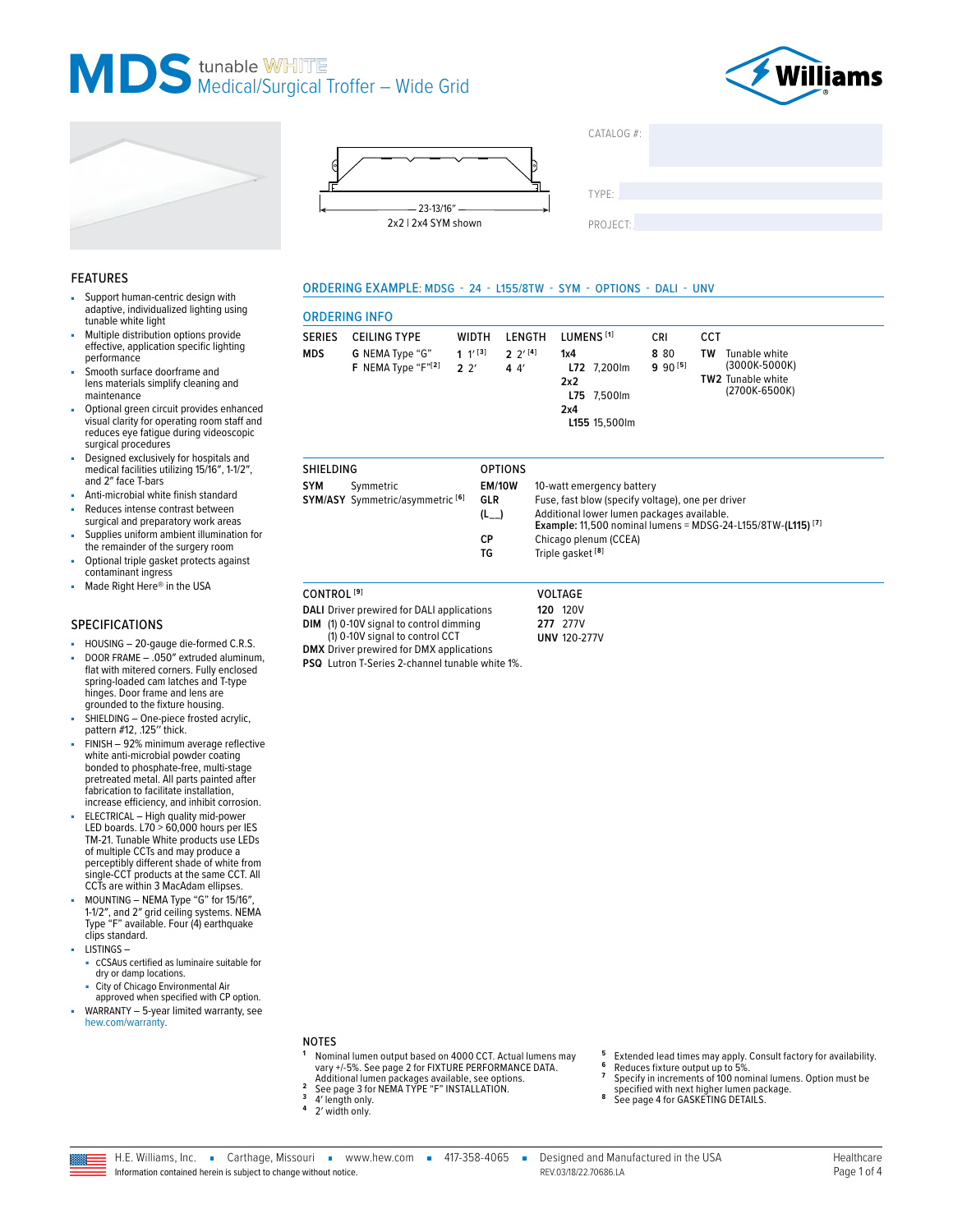# **MDS** tunable WHITE<br>Medical/Surgical Troffer – Wide Grid

#### <span id="page-1-0"></span>FIXTURE PERFORMANCE DATA

|                         | <b>LED PACKAGE</b> | <b>DELIVERED LUMENS</b> | <b>WATTAGE</b> | <b>EFFICACY (Im/W)</b> |
|-------------------------|--------------------|-------------------------|----------------|------------------------|
| $\overline{\mathbf{z}}$ | 172                | 7202                    | 65             | 111                    |
| 2x2                     | L75                | 7512                    | 61             | 123                    |
| 2x4                     | L <sub>155</sub>   | 15569                   | 127            | 123                    |

■ Photometrics tested in accordance with IESNA LM-79. Results shown are based on 25ºC ambient temperature.

■ Wattage shown is average for 120V through 277V input.<br>■ Results based on 4000K, 80 CRI, actual lumens may vary +/-5%<br>■ Use multiplier table to calculate additional options.

|           | <b>LULUR IEMPERAIURE</b> |               |                |               |                 |  |
|-----------|--------------------------|---------------|----------------|---------------|-----------------|--|
|           | <b>CCT</b>               |               | TW             |               | TW <sub>2</sub> |  |
|           |                          | <b>LUMENS</b> | <b>WATTAGE</b> | <b>LUMENS</b> | <b>WATTAGE</b>  |  |
|           | 2700K                    |               |                | 0.93          | 1.02            |  |
|           | 3000K                    | 0.95          | 1.04           | 0.95          | 1.01            |  |
| 80 CRI    | 3500K                    | 0.98          | 1.02           | 0.98          | 1.00            |  |
|           | 4000K                    | 1.00          | 1.00           | 1.00          | 1.00            |  |
|           | 5000K                    | 0.96          | 1.04           | 1.02          | 1.00            |  |
|           | 6500K                    |               |                | 1.01          | 1.04            |  |
|           | 2700K                    |               |                | 0.93          | 1.02            |  |
|           | 3000K                    | 0.91          | 1.03           | 0.95          | 1.01            |  |
| .<br>80 ල | 3500K                    | 0.96          | 1.01           | 0.98          | 1.00            |  |
|           | 4000K                    | 1.00          | 1.00           | 1.00          | 1.00            |  |
|           | 5000K                    | 1.03          | 1.03           | 1.03          | 1.00            |  |
|           | 6500K                    |               |                | 1.02          | 1.04            |  |

**COLOR TEMPERATURE**

MULTIPLIER TABLE

 $\Box$ 

TW



TW2



#### PHOTOMETRY

**MDSG-24-L155/8TW-SYM-DALI** Total Luminaire Output: 15569 lumens; 127 Watts | Efficacy: 123 lm/W



|                          | <b>VERTICAL</b> | <b>HORIZONTAL ANGLE</b> | <b>ZONAL</b> |            |               |
|--------------------------|-----------------|-------------------------|--------------|------------|---------------|
|                          | ANGLE           | 0°                      | 45°          | $90^\circ$ | <b>LUMENS</b> |
|                          | 0               | 6672                    | 6672         | 6672       |               |
|                          | 5               | 6694                    | 6613         | 6605       | 629           |
| CANDLEPOWER DISTRIBUTION | 15              | 6360                    | 6293         | 6293       | 1777          |
|                          | 25              | 5709                    | 5644         | 5643       | 2604          |
|                          | 35              | 4789                    | 4713         | 4703       | 2952          |
|                          | 45              | 3649                    | 3570         | 3535       | 2759          |
|                          | 55              | 2490                    | 2409         | 2374       | 2170          |
|                          | 65              | 1518                    | 1457         | 1468       | 1473          |
|                          | 75              | 816                     | 803          | 868        | 875           |
|                          | 85              | 286                     | 296          | 346        | 330           |
|                          | 90              | 8                       | 33           | 44         |               |

| LUMEN SUMMARY | <b>ZONE</b> | <b>LUMENS</b> | % FIXTURE |
|---------------|-------------|---------------|-----------|
|               | $0 - 30$    | 5010          | 32        |
|               | $0 - 40$    | 7962          | 51        |
|               | $0 - 60$    | 12891         | 83        |
|               | $0 - 90$    | 15568         | 100       |
|               | $0 - 180$   | 15569         | 100       |

#### **MDSG-24-L155/8TW-SYM/ASY-DALI** Total Luminaire Output: 15223 lumens; 127 Watts | Efficacy: 120 lm/W

**CINK** 



|                     | <b>VERTICAL</b> |             | <b>ZONAL</b> |            |             |             |               |
|---------------------|-----------------|-------------|--------------|------------|-------------|-------------|---------------|
|                     | <b>ANGLE</b>    | $0^{\circ}$ | 45°          | $90^\circ$ | $135^\circ$ | $180^\circ$ | <b>LUMENS</b> |
| <b>DISTRIBUTION</b> | 0               | 6254        | 6254         | 6254       | 6254        | 6254        |               |
|                     | 5               | 6463        | 6380         | 6265       | 6026        | 5967        | 590           |
|                     | 15              | 6670        | 6442         | 5976       | 5412        | 5211        | 1674          |
|                     | 25              | 6514        | 6156         | 5411       | 4560        | 4242        | 2474          |
|                     | 35              | 5982        | 5529         | 4591       | 3572        | 3191        | 2852          |
|                     | 45              | 4939        | 4476         | 3556       | 2596        | 2264        | 2738          |
| <b>CANDLEPOWER</b>  | 55              | 3491        | 3168         | 2475       | 1755        | 1537        | 2216          |
|                     | 65              | 2094        | 1915         | 1529       | 1105        | 1002        | 1517          |
|                     | 75              | 1086        | 966          | 804        | 634         | 607         | 865           |
|                     | 85              | 346         | 291          | 264        | 234         | 247         | 297           |
|                     | 90              | 24          | 15           | 9          | 35          | 46          |               |

| LUMEN SUMMARY | 70NF     | <b>LUMENS</b> | % FIXTURE |
|---------------|----------|---------------|-----------|
|               | $0 - 30$ | 4738          | 31        |
|               | $0 - 40$ | 7590          | 50        |
|               | $0 - 60$ | 12544         | 82        |
|               | $0 - 90$ | 15223         | 100       |
|               | $-180$   | 15223         | 100       |

## CONTROL DETAILS

| <b>DIM</b>                             |           | DALI            |           | <b>DMX</b>             |                     | LUTRON T-SERIES                    |           |
|----------------------------------------|-----------|-----------------|-----------|------------------------|---------------------|------------------------------------|-----------|
| $DIM (Int) +$<br>$DIM (CCT) +$<br>DIM- | Fixture 1 | DALI +<br>DALI- | Fixture 1 | RJ45 Ports<br>(IN/OUT) | Fixture<br>(Master) | <b><i><u>ALCOHOL: 2019</u></i></b> | Fixture 1 |

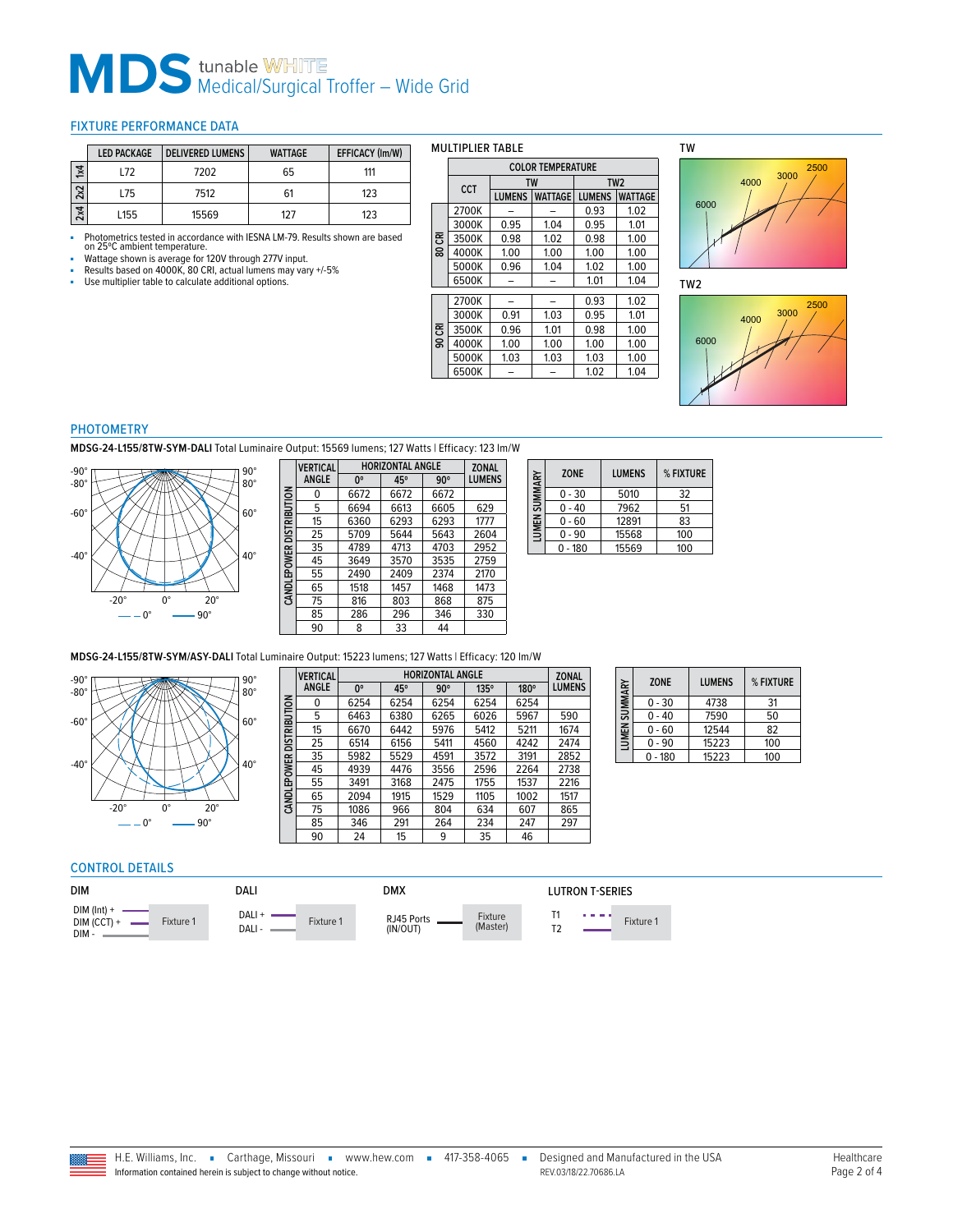## **MDS** tunable WHITE<br>Medical/Surgical Troffer – Wide Grid

## FIXTURE DETAILS







## BACK VIEW DETAILS

## 1x4











## <span id="page-2-0"></span>NEMA TYPE "F" INSTALLATION



|     | ROUGH-IN          | <b>FINISH TRIM SIZE</b>               |
|-----|-------------------|---------------------------------------|
| 1x4 | 12-3/8" x 48-3/8" | 13-5/16" x 49-5/16"                   |
| 2x2 | 24-3/8" x 24-3/8" | 25-5/16" x 25-5/16"                   |
| 2x4 |                   | 24-3/8" x 48-3/8" 25-5/16" x 49-5/16" |

For continuous row mounting, add finish trim size for each additional fixture.

MDSF fixtures can be field converted to work with 1-1/2″ or 2″ NEMA Type "G" ceiling systems.